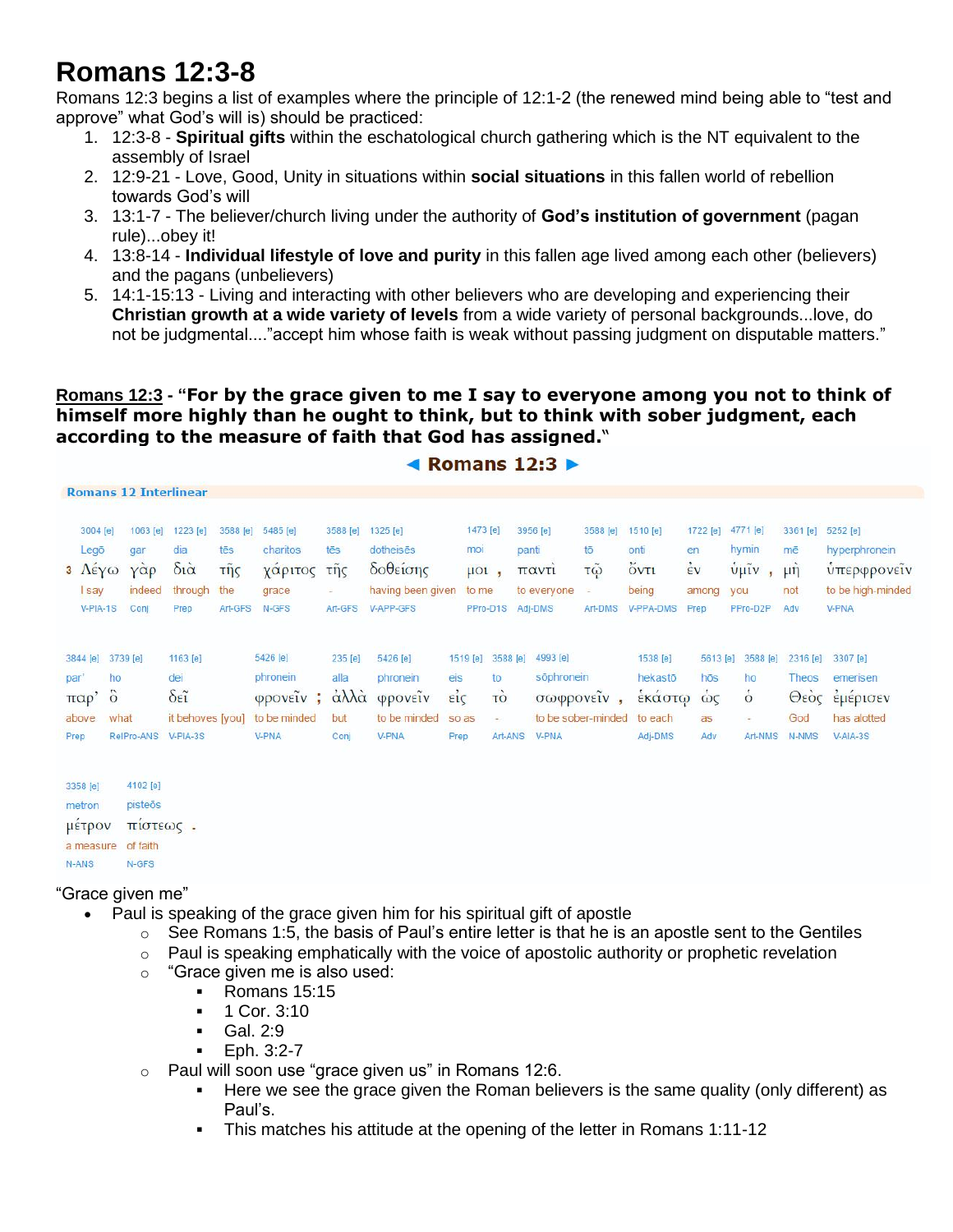- $\circ$  The word "panti" or "to everyone" indicates Paul is talking about "grace gifts" to people who have these "grace gifts", or he is talking to charismatics with charisma.
- $\circ$  It appears either there is a developing faction (as in Corinth) among the variety of gifts, or Paul anticipates that when mere humans are supernaturally empowered they will (until their minds are renewed and they have gained some experience) think of themselves:
	- with undo pride and arrogance,
	- **with over rated potential,**
	- while expecting unsustainable admiration from other people.
- o The word *phronein* "to be minded" means "to think, form or hold an opinion, have an understanding"
	- Phronein is used in Romans 8:5 "have their minds set"
	- Romans 11:20 "do not be arrogant"
	- Romans 12:16 *phronountes* = "minding" and *hypseia phronountes* = haughty minding"

| 1519 [e]         | 240 [e]     | 5426 [e]                | 3361 [e] | 3588 [e]            | 5308 [e] | 5426 [e]         |
|------------------|-------------|-------------------------|----------|---------------------|----------|------------------|
| eis              | allēlous    | phronountes             | mē       | ta                  | hypsēla  | phronountes      |
| $\vec{\epsilon}$ |             | άλλήλους φρονοῦντες, μή |          | $\vec{\tau} \alpha$ |          | ύψηλά φρονοὖντες |
| toward           | one another | minding                 | not      | the things          | haughty  | minding          |
| Prep             | RecPro-AMP  | V-PPA-NMP               | Adv      | Art-ANP             | Adj-ANP  | V-PPA-NMP        |
|                  |             |                         |          |                     |          |                  |

- Romans 14:6 "He who regards one day..."
- Romans 15:5 "may give you the same *to be of mind* with one another according to Christ Jesus
- o "As God has measured to each a measure of faith."
	- The *metron* "a measure" is unlikely to refer to a standard of measurement or the means of measurement, for example, it is not saying one inch is one inch and everyone has the one inch measurement.
	- *Metron* "a measure" is in context more naturally understood as an apportioning of different measures:
		- This is seen in 1 Corinthians 7:17 -
		- 2 Corinthians 10:13 apostles have been apportioned different spheres of service
		- Metron is given to "each" does not mean "each" has the same measurement. This is seen in these verses:
			- o 1 Corinthians 12:7 -
			- o Also, 1 Corinthians 12:3 and 12:6 -
			- o 1 Peter 4:10
		- The self-assessment of your individual spiritual gift needs to done with a renewed mind that has the ability to "test and approve" what God's will is.
		- Paul is warning them to avoid the chaos of 1 Corinthians 12, but yet maintain the supernatural manifestation of the Spirit's work of service to the body of believers.
	- The use of the word "Faith", or *pistis*, maintains the same meaning it has throughout Paul's letter to Rome - Faith is the human response of believing through which God effectively works. Our proper response to God's gift of service empowerment is the same as our response to God's gift of salvation.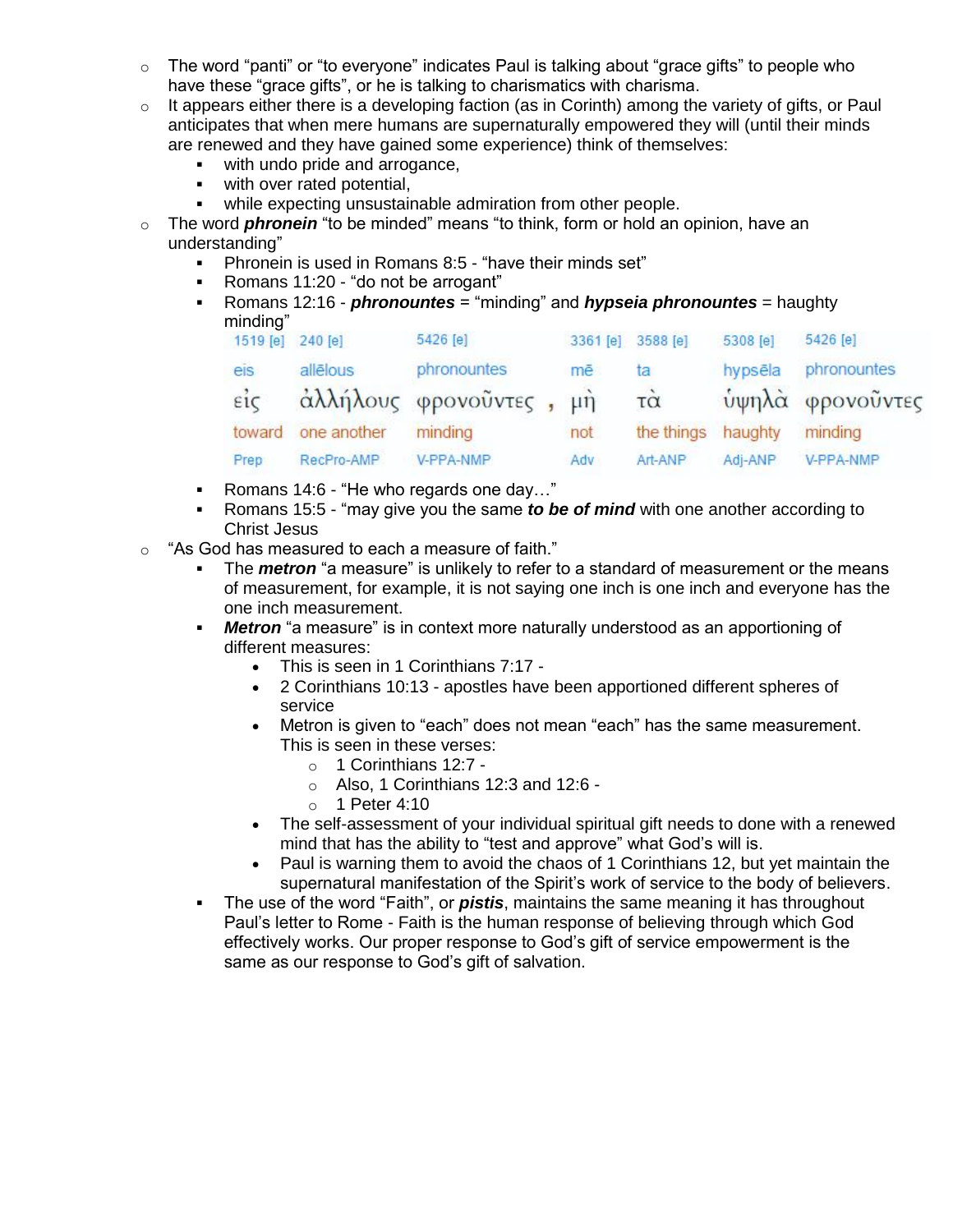## **Romans 12:4 - "For as in one body we have many members, and the members do not all have the same function,**"

 $\triangle$  Pomane 12.4  $\triangleright$ 

|                                                                                          |                                     |                      |             |                  |                |                                | $\blacksquare$ Nomens $\blacksquare$ |   |                                 |                               |               |                |                                     |                    |                |
|------------------------------------------------------------------------------------------|-------------------------------------|----------------------|-------------|------------------|----------------|--------------------------------|--------------------------------------|---|---------------------------------|-------------------------------|---------------|----------------|-------------------------------------|--------------------|----------------|
| <b>Romans 12 Interlinear</b>                                                             |                                     |                      |             |                  |                |                                |                                      |   |                                 |                               |               |                |                                     |                    |                |
| 2509 [e]                                                                                 | 1063 [e]                            | 1722 [e]             | 1520 [e]    | 4983 [e]         | 4183 [e]       | 3196 [e]                       | 2192 [e]                             |   | 3588 [e]                        | 1161 [e]                      | 3196 [e]      | 3956 [e]       | 3756 [e]                            | 3588 [e]           | 846 [e]        |
| kathaper<br>$4 \text{ καθάπερ}$                                                          | gar<br>$\gamma \dot{\alpha} \rho$ , | en<br>$\frac{1}{2}v$ | heni<br>ένì | sōmati<br>σώματι | polla<br>πολλά | melē<br>$\mu \in \lambda \eta$ | echomen<br>έχομεν                    | ٠ | ta<br>$\vec{\tau} \dot{\alpha}$ | de<br>$\delta \dot{\epsilon}$ | melē<br>μέλη  | panta<br>πάντα | ou<br>$\overline{\text{O}}\text{U}$ | tēn<br><b>TIJV</b> | autēn<br>αὐτὴν |
| just as                                                                                  | indeed                              | $\mathsf{in}$        | one         | body             | many           | members                        | we have                              |   | ¥.                              | moreover                      | [the] members | all            | not                                 | the                | same           |
| Adv                                                                                      | Conj                                | Prep                 | Adj-DNS     | N-DNS            | Adj-ANP        | N-ANP                          | V-PIA-1P                             |   | Art-NNP                         | Conj                          | N-NNP         | Adj-NNP        | Adv                                 | Art-AFS            | PPro-AF3S      |
| 4234 [e]<br>2192 [e]<br>praxin<br>echei<br>έχει<br>function<br>have<br>V-PIA-3S<br>N-AFS | πρᾶξιν;                             |                      |             |                  |                |                                |                                      |   |                                 |                               |               |                |                                     |                    |                |

**Romans 12:5 - "so we, though many, are one body in Christ, and individually members one of another.**"

|                                    |         |                   |                    |          |                                                                                                                                                                                                                                                                                                                     |               | ◀ Romans $12:5 \triangleright$ |          |                         |                        |                        |                    |            |
|------------------------------------|---------|-------------------|--------------------|----------|---------------------------------------------------------------------------------------------------------------------------------------------------------------------------------------------------------------------------------------------------------------------------------------------------------------------|---------------|--------------------------------|----------|-------------------------|------------------------|------------------------|--------------------|------------|
| <b>Romans 12 Interlinear</b>       |         |                   |                    |          |                                                                                                                                                                                                                                                                                                                     |               |                                |          | Romans 12:6             |                        |                        |                    |            |
| 3779 [e]                           |         | 3588 [e] 4183 [e] | 1520 [e]           | 4983 [e] | 1510 [e]                                                                                                                                                                                                                                                                                                            |               | 1722 [e] 5547 [e]              | 3588 [e] | 1161 [e]                | 2596 [e]               | 1520 [e]               | $240$ [e]          | 3196 [e]   |
| houtōs                             | hoi     | polloi            | hen                | sõma     | esmen                                                                                                                                                                                                                                                                                                               | en            | Christo                        | to       | de                      | kath'                  | heis                   | allēlōn            | melē       |
| $\bullet$<br>$5$ OUT $\omega$ C 01 |         | πολλοί            | $\hat{\epsilon}$ v | σωμα     | $\frac{1}{2}$ $\frac{1}{2}$ $\frac{1}{2}$ $\frac{1}{2}$ $\frac{1}{2}$ $\frac{1}{2}$ $\frac{1}{2}$ $\frac{1}{2}$ $\frac{1}{2}$ $\frac{1}{2}$ $\frac{1}{2}$ $\frac{1}{2}$ $\frac{1}{2}$ $\frac{1}{2}$ $\frac{1}{2}$ $\frac{1}{2}$ $\frac{1}{2}$ $\frac{1}{2}$ $\frac{1}{2}$ $\frac{1}{2}$ $\frac{1}{2}$ $\frac{1}{2}$ |               | Χριστώ                         | τò       | $\delta \dot{\epsilon}$ | $\kappa \alpha \theta$ | $\epsilon \tilde{i}$ c | αλλήλων            | $\mu$ έλη, |
| <b>SO</b>                          | the     | many              | one                | body     | we are                                                                                                                                                                                                                                                                                                              | $\mathsf{in}$ | Christ                         |          | moreover                | individually           | one                    | of another         | members    |
| Adv                                | Art-NMP | Adi-NMP           | Adi-NNS            | N-NNS    | $V-PIA-1P$                                                                                                                                                                                                                                                                                                          | Prep          | N-DMS                          | Art-ANS  | Coni                    | Prep                   |                        | Adj-NMS RecPro-GMP | N-NNP      |

**Romans 12:6 - "Having gifts that differ according to the grace given to us, let us use them: if prophecy, in proportion to our faith;**"

|            |                                                          |                                             |                                                                   |                                                                 |                                       |                                                  |                                      |                                                        |                                                      | ◀ Romans $12:6$ $\blacktriangleright$                               |                                                      |                                                          |                                              |                                                                     |                                                  |
|------------|----------------------------------------------------------|---------------------------------------------|-------------------------------------------------------------------|-----------------------------------------------------------------|---------------------------------------|--------------------------------------------------|--------------------------------------|--------------------------------------------------------|------------------------------------------------------|---------------------------------------------------------------------|------------------------------------------------------|----------------------------------------------------------|----------------------------------------------|---------------------------------------------------------------------|--------------------------------------------------|
|            |                                                          |                                             | <b>Romans 12 Interlinear</b>                                      |                                                                 |                                       |                                                  |                                      |                                                        |                                                      |                                                                     |                                                      |                                                          |                                              |                                                                     |                                                  |
|            | 2192 [e]<br>echontes<br>6 έχοντες<br>having<br>V-PPA-NMP |                                             | 1161 [e] 5486 [e]<br>de<br>$\delta \hat{\epsilon}$<br>but<br>Conj | charismata<br>χαρίσματα<br>gifts<br>N-ANP                       |                                       | 2596 [e]<br>kata<br>κατα<br>according to<br>Prep | tēn<br><b>TIJV</b><br>the<br>Art-AFS | 3588 [e] 5485 [e]<br>charin<br>χαριν<br>grace<br>N-AFS | 3588 [e]<br>tēn<br>την<br>$\frac{1}{2}$ .<br>Art-AFS | 1325 [e]<br>dotheisan<br>δοθεΐσαν<br>having been given<br>V-APP-AFS | 1473 [e]<br>hēmin<br>$\eta$ µĩv<br>to us<br>PPro-D1P | 1313 [e]<br>diaphora<br>διάφορα:<br>different<br>Adj-ANP | eite<br>$\tilde{\text{error}}$<br>if<br>Conj | 1535 [e] 4394 [e]<br>prophēteian<br>προφητείαν<br>prophecy<br>N-AFS | 2596 [e]<br>kata<br>κατα<br>according to<br>Prep |
| tēn<br>the | 3588 [e]<br>τήν<br>Art-AFS                               | 356 [e]<br>analogian<br>proportion<br>N-AFS | αναλογίαν                                                         | 3588 [e]<br>tēs<br>$\tilde{\mathsf{trig}}$<br>of the<br>Art-GFS | 4102 [e]<br>pisteōs<br>faith<br>N-GFS | πίστεως;                                         |                                      |                                                        |                                                      |                                                                     |                                                      |                                                          |                                              |                                                                     |                                                  |

**Romans 12:7 - "if service, in our serving; the one who teaches, in his teaching;"**